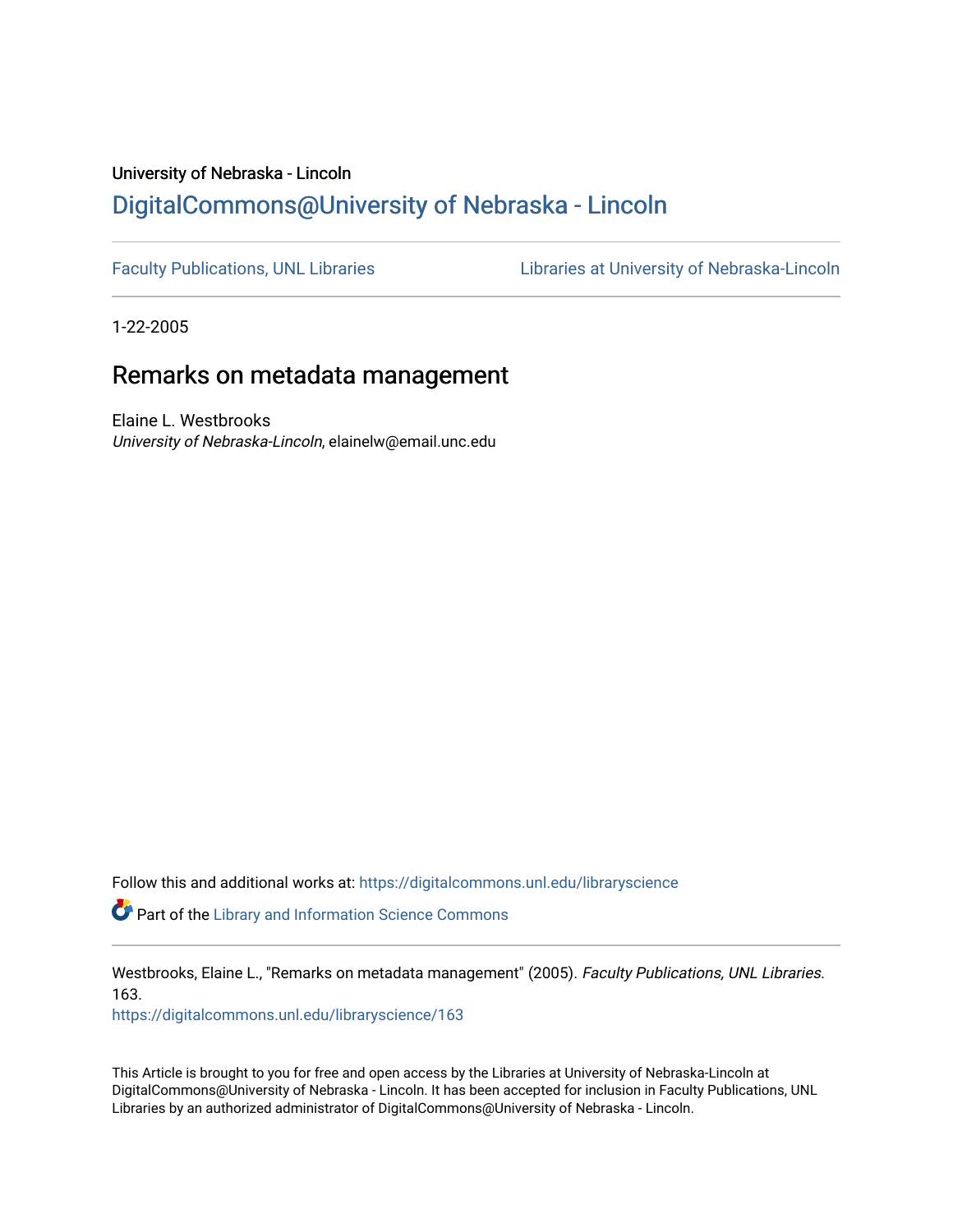## Remarks on metadata management

Elaine L. Westbrooks

Albert R. Mann Library, Cornell University, Ithaca, New York, USA

#### **Abstract**

- *Purpose:* As digital resources proliferate, libraries plan to grant easy access to a distributed set of resources from one single entry point inside and outside the OPAC. The quest to manage the metadata about these resources becomes more important than ever. Thus, the term, "metadata management" is being used by various communities creating spatial data, enterprise applications, data warehouses, legacy environments, and bibliographic data. Unfortunately, metadata management is sparsely mentioned in the traditional information technology journals, grey literature, information technology company web sites, and the library science literature. The purpose of this viewpoint is to examine the limited use of the term metadata management in the library community and to introduce a new definition of it.
- *Design/methodology/approach:* This viewpoint examines the limited use of the term metadata management in the library community and introduces a new definition of it.
- *Findings:* Although the proposed definition captures the activities that libraries should be engaged as they provide access to millions of resources, this definition should constantly be examined as new technologies emerge, personnel change, and financial resources diminish.
- *Originality/value:* The author's definition is a good start; however, to get to the complete definition of metadata management, a more comprehensive look at the workflow and procedures that exist in libraries for managing metadata is necessary.

**Keywords:** data analysis, library automation, archives management, digital libraries

As digital resources proliferate, libraries plan to grant easy access to a distributed set of resources (indexes, print books, digital collections, e-books, and online databases) from one single entry point that is found inside and outside the OPAC. The quest to manage the metadata about these resources becomes more important than ever. "Metadata management" is being used by various communities creating spatial data, enterprise applications, data warehouses, legacy environments, and bibliographic data. Unfortunately, metadata management is sparsely mentioned in the traditional information technology journals, grey literature, information technology company web sites, and the library science literature. This viewpoint examines the limited use of the term metadata management in the library community and introduces a new definition of it.

The first use of the term in a library context can be traced back to a 1997 Conference, *Metadata—what is it?* (UKOLN, 1997) The conference was organized and hosted by UKOLN, a center at the University of Bath, which provides expertise in digital information management and advice and services to the library, information, education and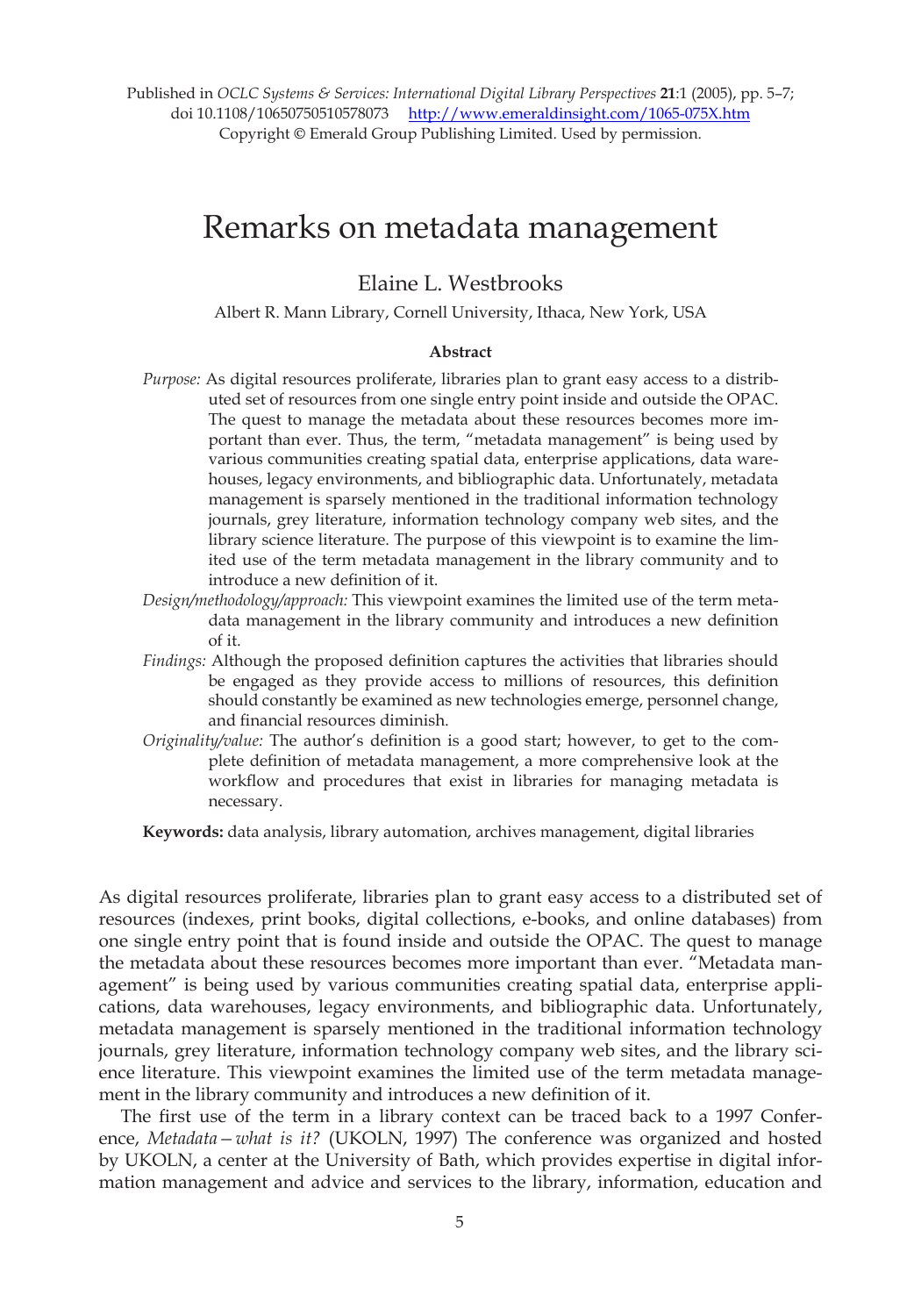cultural heritage communities in the UK. Unfortunately, no definition of the term was included. The term metadata management enjoys an equally long history within the geospatial community, but it is associated more with the tools or software designed to manage geospatial metadata and data.<sup>1</sup> Let us take a look at the way a few librarians have used the term metadata management.

Diane Hillmann, metadata coordinator for the National Science Digital Library (NSDL) provides a brief definition that implies that management entails documentation of processes as well as discussion. Hillmann's definition is implicit and brief, but she explicitly states, "metadata management is less a "technical" process than an "organizational" one.

The worldwide library cooperative, OCLC mentions metadata management in its web page devoted to the *Metadata Switch Project*, an umbrella activity for a set of projects which is constructing experimental modular services that add value to metadata.<sup>2</sup> Metadata management is not defined but its meaning is certainly implied by its suite of web services (metadata harvesting and schema transformation) offered by OCLC in order to help institutions manage metadata.

In "Distributing and synchronizing heterogeneous metadata in geospatial information repositories for access," I propose the following definition of metadata management:

In a broad sense . . . metadata management implies the implementation of a metadata policy (i.e. principles that form the guiding framework within which metadata exists) and adherence to metadata standards. Furthermore, metadata management is the process of acquiring and maintaining a controlled set of metadata with or without automation in order to describe, discover, preserve, retrieve, and access the data to which it refers (Westbrooks, 2004). Metadata management can ensure efficiency, interoperability, extensibility, and cost-effectiveness through a clear and concise plan.

Although this definition is the result of my experiences with geospatial data, it certainly applies to the more traditional environments that deal with MARC and commonly used standards such as TEI and EAD.

By far, the most extensive definition and discussion of the term can be found in the article, "Repurposing MARC metadata: using digital project experience to develop a metadata management design." To begin, authors Kurth, Ruddy, and Rupp define metadata management as "coordinating the intellectual activity and physical resources required to create and manipulate metadata" (Kurth *et al.*, 2004). In addition to this definition, the authors go on to say that the lack of metadata management can lead to problems, and they maintain that the first step in a coordinated approach to library metadata management is managing MARC metadata and its repurposing operations.

Each of these definitions touch on key components of what metadata management *can* be. However, if one is to put forth a definition of what metadata management *should* be, then all of these definitions miss the mark. Perhaps we should continue the discussion skillfully articulated by Kurth, Ruddy, and Rupp but also incorporate key terms and points documented in the aforementioned definitions to a more prescribed definition:

Metadata management is the sum of activities designed to create, preserve, describe, maintain access, and manipulate metadata, MARC and otherwise, that may be owned, aggregated, or distributed by the managing institution. These organizational and intellectual activities require the physical resources (web services, scripts and cross-walks), financial commitment (much like that already invested into OPACs), and policy planning that codifies the guiding framework within which metadata exists.